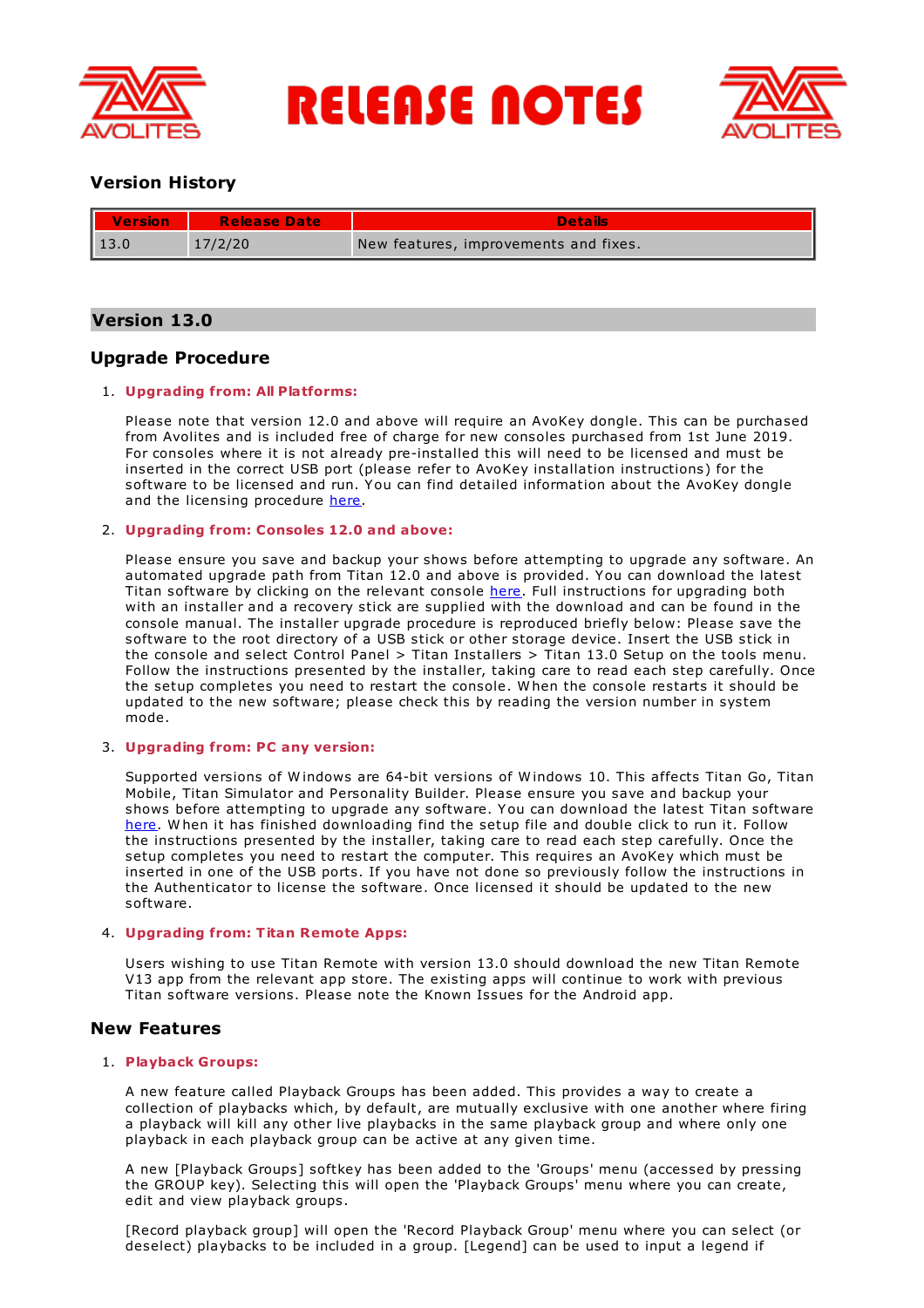required (if no legend is set the group will be named 'Playback Group <user number>'). By default the user number will be set to the next available but if required you can change this by selecting [User Number]. If the user number is not currently in use [Store] or <enter> will create a new playback group. If the user number is in use [Merge] will add any new playbacks to the selected group (the existing legend for the playback group will be preserved and any legends set in the 'Record Playback Group' menu will be discarded). [Replace] will replace any existing playbacks in that group (if a new legend has been set this will be used, otherwise the existing legend will be preserved).

[Edit playback group] or <enter> will open the 'Edit Playback Group' menu and highlight any playbacks currently in the selected group. You can change the group being edited by selecting [User Number] and while in this menu you can add or remove playbacks from the selected group and change its legend via [Legend]. [Delete] will open a confirmation menu where [Delete playback group] or <enter> will delete the selected group and [Cancel] will return to the 'Edit Playback Groups' menu. [Renumber] will open the 'Renumber Playback Group' menu where you can change the selected group user number. If the new number is not currently in use [Renumber] or <enter> will apply the new user number. If the new number is currently in use [Swap user numbers] or <enter> will swap the user numbers.

A new Playback Groups window has been added. This provides a way to view all the existing groups and their playbacks along with an alternative way to create and edit. This can be opened by selecting [Playback Groups] from the 'Open W orkspaces W indow' menu (accessed by selecting [Open W orkspace W indow] from the Program menu or OPEN/VIEW -> [Open W orkspace W indow]) or by selecting [View All] from the 'Playback Groups' menu (GROUP -> [Playback Groups]).

By default the Playback Groups window will show any existing playback groups on the left side and, with the 'Playbacks' tab selected, any associated playback handles to the right. Each playback group section will dynamically expand as necessary to show all of the included playbacks and a scroll bar will appear if it is not possible to show everything within the current window size. The + button will add a new playback group and the edit button will open the 'Edit Playback Group' menu. In addition to inputting a user number, the group being edited can also be selected from the Playback Groups window where it will highlight in red. If a group is selected prior to pressing the edit button that group will initially be selected for editing. Pressing the + button while in the 'Edit Playback Group' menu will add a new group containing any selected playbacks.

The playback handles in the Playback Groups window are mirrors of their counterparts. They can be fired/killed/released etc. as normal and many operations such as [Playback Options], [Set Legend], View and Record -> merge/convert can be performed on the these handles in the same way as their counterparts with any changes reflected in both (where a playback is assigned to a fader firing it from the Playback Groups window will set it to full).

W here a playback is included in one or more playback groups a star symbol will appear on the playback legend or corner of touch playback handles to indicate it is included in a group and by default firing a playback included in a playback group will kill any other active playbacks included in that group.

Pressing RECORD will reveal a pulsing + after the last handle in all the groups. Selecting this will add a new playback directly into the selected playback group (this will also be assigned to a handle in the Playbacks window). You can also COPY and MOVE one or more playbacks using this method. Moving a handle from one playback group to another will add it to the target if it doesn't already exist and remove it from the source. W hen selecting a source handle outside of the Playback Groups window the move operation will only attempt to add the handle to the playback group - the source will remain unaffected. Pressing DELETE and selecting one or more playback handles in the Playback Groups window will highlight the handles and associated group in red and open the 'Remove Playback from Playback Group' menu with a prompt to confirm if you want to remove the selected playbacks from the playback group. [Remove playbacks from playback group], <enter> or selecting the playback handles again will remove the selected playbacks from that playback group.

Selecting the 'Options' tab will reveal settings for the selected group:

- *'Mutually Exclusive'* toggles whether the playbacks in the group are mutually exclusive (on) or not (off). By default this is set to on.
- *'Kill Point'* determines the point at which a playback in the group kills mutually exclusive playbacks. W hen set to 'Fired' playbacks will be killed at the point another playback in the group is fired. W hen set to 'Fade Completed' playbacks will be killed when another playback in the group has finished fading in (where a playback is assigned to a fader and fired by lifting the fader the fade is considered complete only when the fader is at full and any timed fades are finished). By default this is set to 'Fade Completed'.
- *'Kill Action'* determines how mutually exclusive playbacks are killed. W hen set to 'Follow Playback' playbacks will be killed according to their own settings. W hen set to 'Kill' playbacks will always be killed. W hen set to 'Release' playbacks will always be released and when set to 'Release HTP' HTP controls in playbacks will always be released and LTP controls will be killed. By default this is set to 'Follow Playback'.
- *'Release Mask'* determines which attributes are released when playbacks are killed.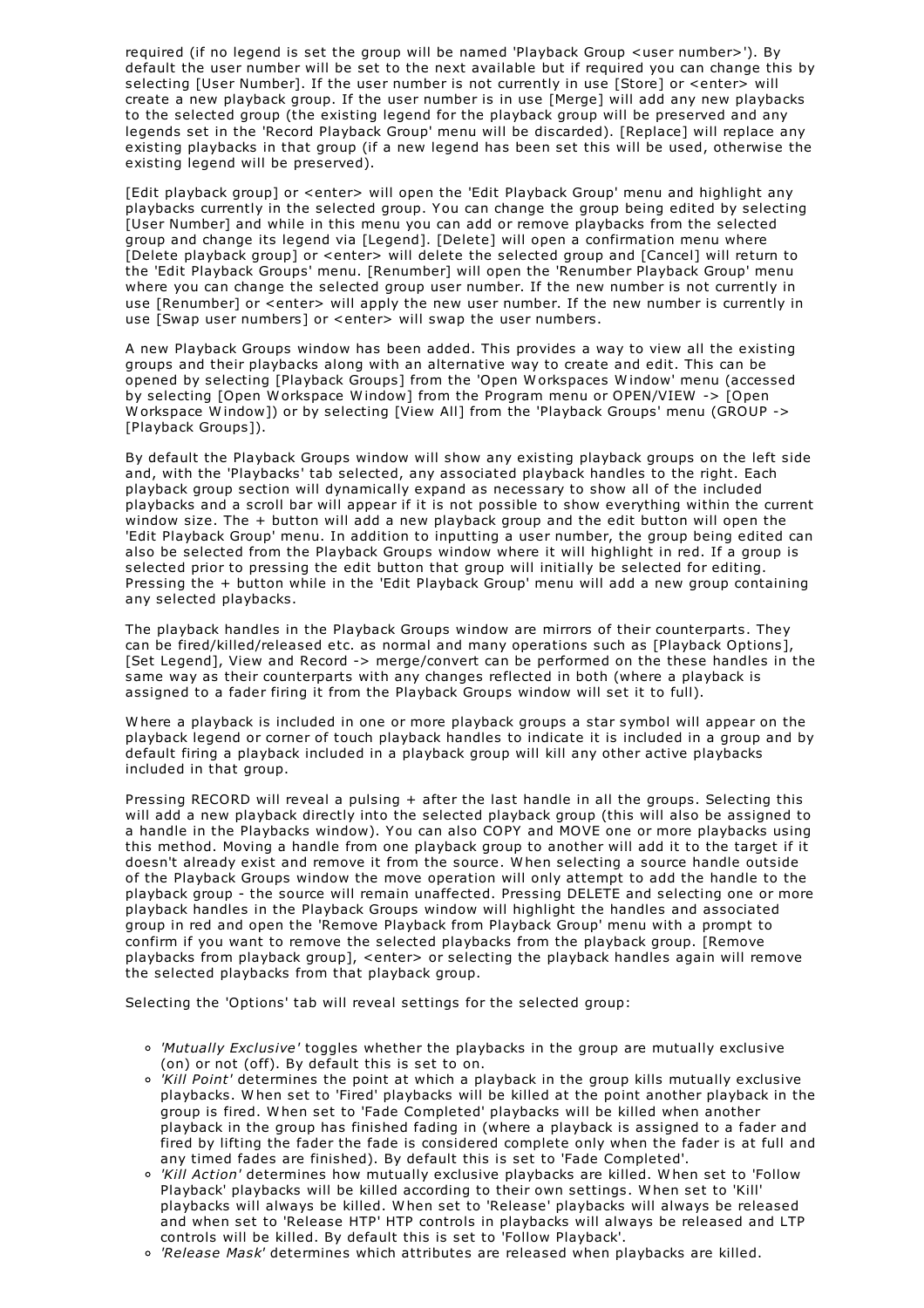Selecting the release mask button will reveal a popup and open the 'Playback Groups Release Mask' menu. W hen the Mask Source is set to 'Playback' (default) they will use the release mask set on the individual playbacks. Toggle this to 'Local' to set a release mask specific to the group where the various attributes can be toggled between 'Include' (highlighted) and 'Exclude' by pressing on the relevant button in the popup, by selecting the relevant softkey or by pressing the associated attribute bank buttons. W hen the Mask Source is set to 'Local' any included attributes are shown in the release mask button with the relevant IPCGBESFXTime indicators and these will be preserved when changing between Mask Source 'Local' and 'Playback'.

*'Release Time'* determines the time that any attributes from exclusive playbacks are released over (according to release mask). W hen set to 'Playback' (default) the individual playback release time will be used. By selecting this you can input a release time specific to the group.

Button and text size can be adjusted in the Playback Group window Appearance settings. Button size only affects the playback handles and text size affects both the playback handles and groups. There is also a 'View Mode' toggle. By default this is set to 'View Mode All' which displays a handle representing each group as well as all the playback handles associated with each group. 'View Mode Single' simplifies this so that it only shows the playback handles for the selected group. 'View Mode Playbacks Only' is similar to 'View Mode All' in that it shows all of the playbacks handles associated with each of the groups but here instead of a separate column containing handles representing each of the groups everything is in one place with just the playback group text legend shown as a title. Note that it is not possible to select playback groups when the window appearance is set to 'View Mode Playbacks Only' and the tabs, add and edit buttons will disappear although it is still possible to access the add and edit functions via GROUP -> [Playback Groups]. As with other windows these appearance settings will store and recall from workspace shortcuts.

### 2. **Pioneer DJ BPM Triggers:**

It is now possible to use compatible Pioneer DJ products to set the speed of BPM masters. This will work with any Pioneer DJ products that are compatible with the Pioneer Pro DJ Link Bridge application such as the CDJ-2000NXS2.

To use this you need ensure the Pioneer 'Pro DJ Link Bridge' application is running. On consoles this can be found in the Tools -> Additional Programs menu. If desired you can set this to automatically run when the console is started via Tools -> Control Panel -> Run on Startup -> Pro DJ Link Bridge. On PC this can be found under Start Menu -> PRO DJ LINK Bridge -> PRO DJ LINK Bridge.

Note that the Pioneer equipment does not allow you to set an IP address and therefore needs to be on a network with DHCP enabled or auto-assigned IP in the format 169.254.\*.\* which is assigned through mDNS. On consoles setting the network address to DHCP will facilitate this but please be aware that you will not be able to use that adapter for anything else. If Art-Net or sACN is required you will need to ensure it is on a separate network adapter to the Pioneer equipment.

Any compatible products connected on the same network as Titan will highlight in green at the bottom of the Pro DJ Link Bridge window along with the product model name. If the products do not appear check the correct interface is selected in PRO DJ LINK and TCNET.

W ith compatible products successfully connected you can assign them as triggers for BPM masters. W ith a BPM master assigned to a handle go to System menu (AVO+DISK) -> [Triggers] -> [Add New] -> <input a name> -> [OK] -> [Add Trigger] -> [Trigger Type Item] - > <select relevant BPM master> (at this point the a [PioneerDJ] action will automatically appear - currently this is the only action available for BPM masters) -> [OK]. By default the BPM source will be the 'Master' deck. If required you can toggle this to be specific deck via the [Deck] softkey. Finally select [Add] to create the trigger. The master or chosen deck will now control the speed of the associated BPM master.

A factory macro called 'Pioneer DJ On/Off' has also been added. This provides a way to toggle the BPM link on/off so that you can easily switch between deck and local control.

If a product being used as a source for a trigger is lost (for example if the network cable is unplugged) 'CDJ bound to BPM master lost. Touch here to clear this warning.' will appear in the prompt area.

### 3. **Pioneer DJ Workspace:**

A new window called 'PioneerDJ' has been added. This provides a way to view track information for any compatible Pioneer DJ products connected via the Pro DJ Link Bridge application along with a way to choose the master deck and a switch to enable/disable BPM triggers.

Selecting [PioneerDJ] from the Open W orkspace W indow menu will open the 'PioneerDJ' window and, by default, any successfully connected compatible products will highlight in green in the status bar section at the bottom of this window where a toggle switch to enable/disable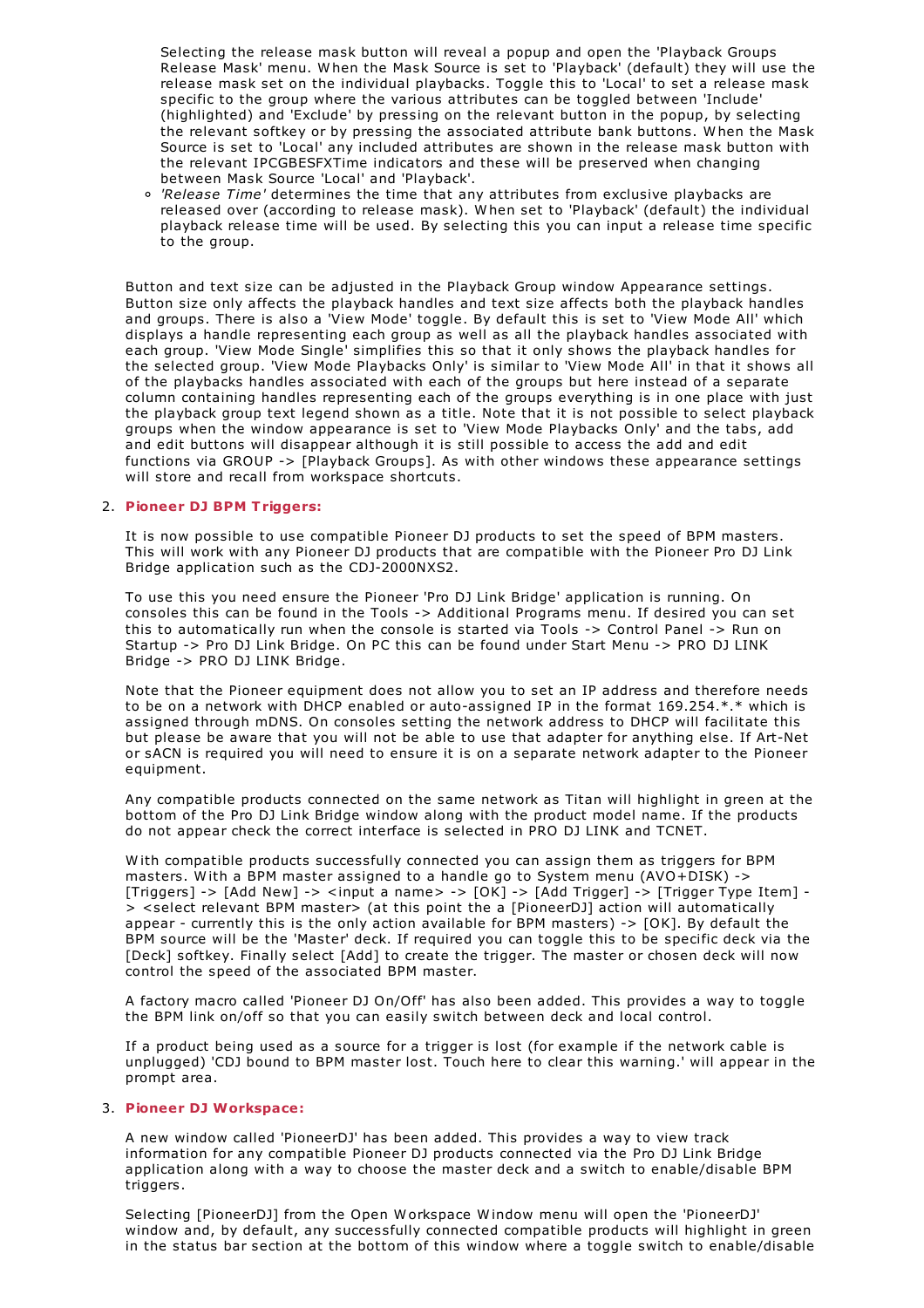BPM triggers can also be found. By default track details (track name and artist), a big and small waveform with current play head position, play state icon (stopped/paused/playing) and time elapsed/remaining are shown for each of the devices along with the device number and a button to set as master. Selecting the 'M' button will set that player as the master. The 'M' will indicate the current master in red.

The context menu provides a number of toggles to customise the window:

- *'Big Waveform Shown/Hidden'* determines whether the big waveform is displayed (default is shown)
- *'Small Waveform Shown/Hidden'* determines whether the small waveform is displayed (default is shown)
- *'Track Details Shown/Hidden'* determines whether the track name and artist are displayed (default is shown)
- *'Status Bar Shown/Hidden'* determines whether the status bar is displayed (default is shown)
- $\circ$  Zoom sets the zoom level of the big waveform to either 10%, 25%, 50%, 75% or 100%. This is similar to the zoom options on the products. Default is 100%
- Selecting 'Change Layout' will reveal a PioneerDJ Layout submenu. 'Full' displays all of the chosen information for all of the connected products. 'Master' displays the chosen information for the selected master only and 'Condensed' displays the chosen information for the selected master along with just the BPM, the master switch and (if set to shown) the track details for other connected products.

Selecting the 'Assign Triggers' button will open the Triggers menu.

Note that in order for the waveforms and play head position to work correctly tracks need to have been analysed by and exported from RekordBox (the Pioneer equipment does not do any of the analysis and also relies on this for the waveform displays).

# **Improvements**

# 1. **More BPM masters:**

The number of BPM masters has been increased from 4 to 8.

# 2. **Third party MIDI driver compatibility:**

The USB MIDI implementation has been updated to be compatible with third-party MIDI drivers or devices.

# **Bugs Fixed**

1. **Winamp control breaks when not patched to 1.001:**

Previously if a W inamp fixture was not (or could not be) patched to line 1, address 001 it would not control the application correctly. This has now been fixed so that it does not matter which line or address it is patched to.

#### 2. **NDI streams are never closed and build up:**

Fixed an issue where NDI previews would not be closed and continue to run on the network when changing the layout or closing the Video Multi View window and re-opening the window would add new streams causing high network traffic resulting in a reducion in the quality of the NDI preview and integrated Capture Visualiser.

#### 3. **Titan would not be discovered if OpenSLP is installed as a Discovery Agent:**

Fixed an issue where Titan would not be discoverable on a machine where OpenSLP is installed as a discovery agent.

# **Known Issues**

# 1. **Titan V12.1 is removed by a V12.0 Factory Recovery:**

If a recovery is run on a console running V12.1, and a 'Factory Restore' is selected, then after the recovery the console will be running V12.0, not V12.1 as expected. To resolve this, users can either choose to run a `Standard Recovery' instead of a 'Factory Recovery', or users can manually install V12.1 after running a 'Factory Restore'.

#### 2. **PC Suite upgrade installers can cause the CodeMeter WebAdmin interface to be inaccessible:**

If a PC Suite Upgrade Installer is run, then the CodeMeter W ebAdmin interface will no longer be accessible. Users needing to access this interface can resolve this by manually re-installing the full CodeMeter runtime after running the PC Suite Installer.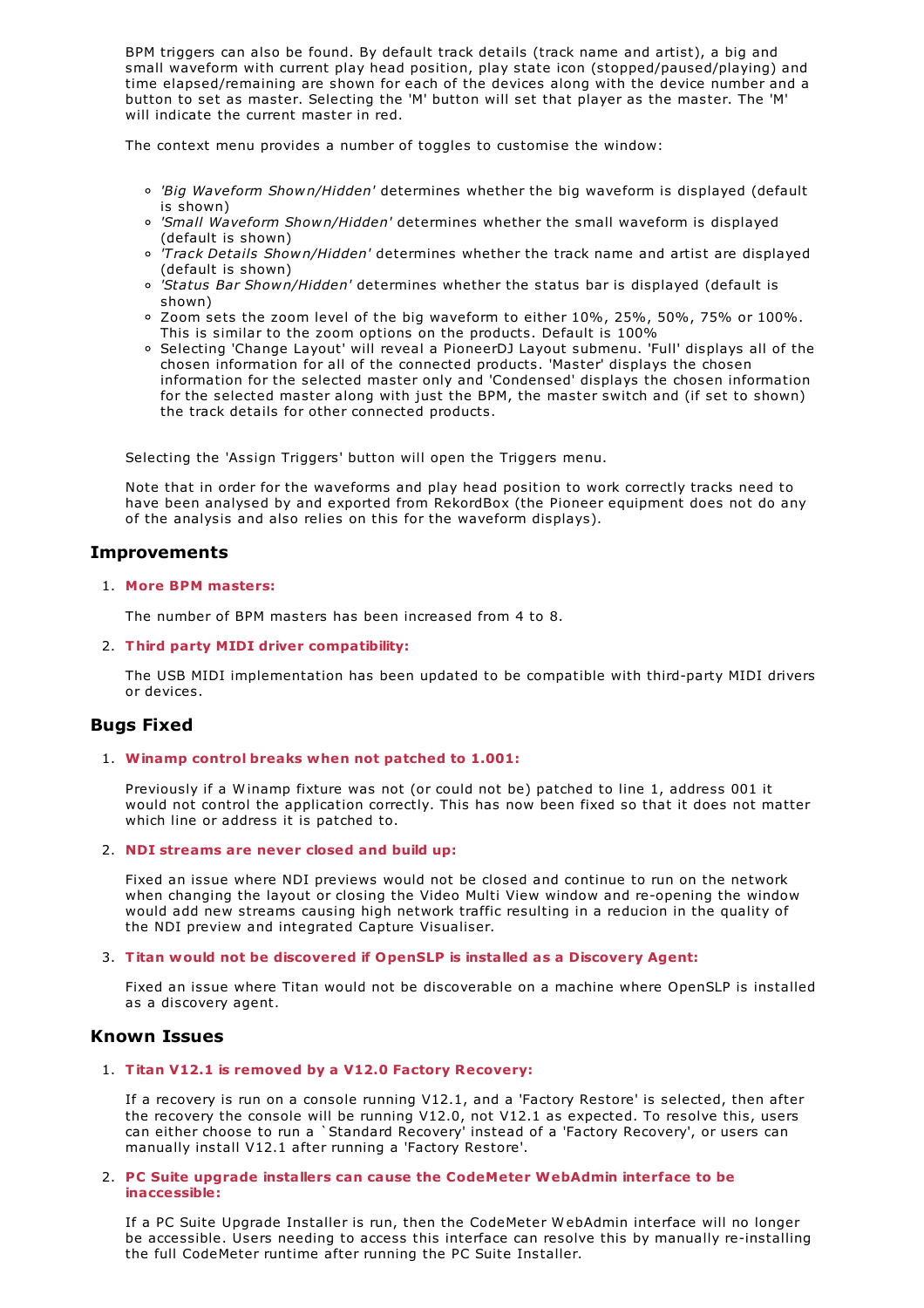### 3. **Downgrading to pre-V12 versions is unsupported:**

Please note that using upgrade installers for older versions of Titan after running the V12 recovery is not currently supported and will prevent the console from starting if attempted. If you need to downgrade to a previous version it is important that this is done via a relevant recovery stick only. Consoles not starting following an attempt to use an earlier upgrade installer can be fixed by running a recovery stick and selecting Full Erase option (if recovering to a version prior to V12, you can reuse the license which was emailed to you previously).

W hen downgrading from V12 to previous versions of Titan it is also important that the Sapphire DMX panel firmware is downgraded in any consoles with ST-DMX cards (Sapphire Touch, TitanNet Processor, Tiger Touch II and Arena). This is because new features in the firmware are not compatible with previous versions. To downgrade the firmware open USB Expert Console and put any Sapphire DMX Panels into Boot Mode. This is found in the Service Tab. W hen the panels have re-appeared in boot mode, select Program which will open a file dialog. In the file dialog navigate to C:\Program Files (x86)\Avolites\UsbExpert\Panel Software and select the st\_dmx.bin file. This will now install the previous ST-DMX firmware. Once this is complete do the same on all Sapphire DMX panels and then exit Boot mode. Now restart the console and you should now be OK to use the previous version of Titan. W hen you next upgrade to V12 you will need to carry out the firmware update again.

#### 4. **Touchscreen input on Tiger Touch II consoles can become inverted after running calibration:**

In some circumstances, it is possible for the touchscreen calibration utility on a Tiger Touch II to leave the touch input inverted. Users of Tiger Touch II consoles are advised not to run the calibration utility at this time.

If you have been affected by this issue, an interim workaround can be applied by running the calibration utility and tapping the targets upside down, so that the touchscreen is recalibrated to the correct orientation.

### 5. **Cue Numbers all turn green when opening playback:**

After toggling off Chase Snap in the User Settings page, then opening the Playback View window for a chase with multiple steps, multiple steps appear with a green indication that the cue is fired.

### 6. **Master console sometimes gets stuck in safe mode:**

The Master console sometimes gets stuck in safe mode when the network cable is removed mid-session and the backup takes over and then reassigned to be the backup console after reconnecting the network cable to the original master. Most of the time the backup console automatically relinquishes control of the TNP and the Master automatically reconnects to the TNP, sometimes the backup console gives you a softkey option of allowing the master console to assign all lines to the TNP, and every now and then the master console gets stuck in safe mode.

#### 7. **Connecting an external touchscreen to a certain TNPs causes internal touchscreen issues:**

If an external touchscreen is connected to a TNP containing an LV67H motherboard, the internal touchscreen will not be assigned correctly, and will be mapped to the wrong screen.

# 8. **Android Remote has issues discovering Titan consoles and can disconnect during use:**

Due to a bug discovered in the Android operating system, certain newer Android phones may fail to discover Titan sessions on the network, and may disconnect seemingly at random while in use. W e have published detailed guidance on how to mitigate this issue as FAQ-10035, which can be found at <https://www.avolites.com/support/titan-troubleshooting>. Users wishing for more information on the bug in Android (which we have reported to Google) can find more information at <https://issuetracker.google.com/issues/132686258>.

#### 9. **Remote may crash in particularly complex showfiles:**

Due to a bug in the underlying communication system, the Titan Remote app may crash when loading or using particularly complex showfiles. W hilst we have made efforts to mitigate this problem, crashes may still occur. If this happens you can usually restart the app to continue.

#### 10. **Cannot run Ai and PC Suite on the same host in a Synergy Session:**

It is not currently possible to use Synergy in PC Suite if Ai is on the same machine.

# 11. **Output can pause occasionally for a short time:**

In certain situations under heavy load, the output can pause briefly.

# 12. **Synergy Lightmap can very occasionally allow underlying fixture colour to display at high workloads:**